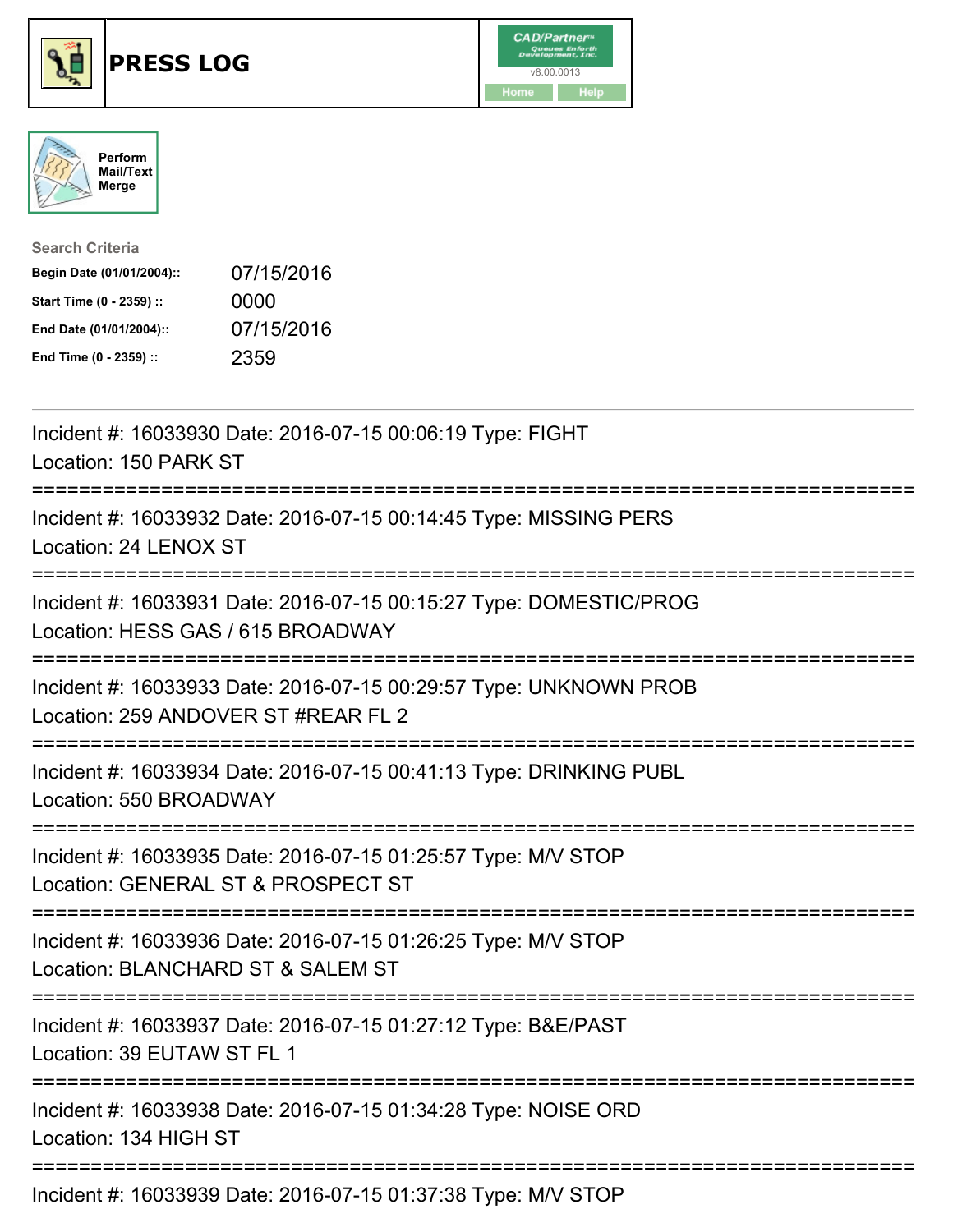| Location: SAM'S FOOD STORE / 389 BROADWAY<br>===========================<br>---------------------------                                           |
|---------------------------------------------------------------------------------------------------------------------------------------------------|
| Incident #: 16033940 Date: 2016-07-15 01:38:42 Type: BUILDING CHK<br>Location: SAM'S FOOD STORE / 389 BROADWAY<br>:=============================  |
| Incident #: 16033941 Date: 2016-07-15 01:44:43 Type: BUILDING CHK<br>Location: 100 HAWTHORNE WAY                                                  |
| Incident #: 16033942 Date: 2016-07-15 01:50:47 Type: MEDIC SUPPORT<br>Location: 245 ERVING AV FL 1                                                |
| Incident #: 16033943 Date: 2016-07-15 01:58:29 Type: SHOTS FIRED<br>Location: 31 POPLAR ST                                                        |
| Incident #: 16033944 Date: 2016-07-15 02:10:40 Type: A&B D/W PAST<br>Location: LAWRENCE GENERAL HOSPITAL / 1 GENERAL ST<br>====================== |
| Incident #: 16033945 Date: 2016-07-15 02:14:46 Type: KEEP PEACE<br>Location: 3 MARSHALLS WY                                                       |
| Incident #: 16033946 Date: 2016-07-15 02:34:59 Type: M/V STOP<br>Location: TOW / GARDEN ST & NEWBURY ST                                           |
| Incident #: 16033947 Date: 2016-07-15 02:49:33 Type: M/V STOP<br>Location: ALLSTON ST & HIGH ST                                                   |
| Incident #: 16033948 Date: 2016-07-15 02:57:44 Type: MAN DOWN<br>Location: TRAIN STATION / 211 MERRIMACK ST                                       |
| Incident #: 16033949 Date: 2016-07-15 02:58:21 Type: ALARM/BURG<br>Location: HEWITTS PACKAGE / 109 LAWRENCE ST                                    |
| Incident #: 16033950 Date: 2016-07-15 03:00:00 Type: NOISE ORD<br>Location: LOFT 550 / 600 BROADWAY #118                                          |
| Incident #: 16033951 Date: 2016-07-15 03:02:11 Type: UNKNOWN PROB<br>Location: 302 SALEM ST                                                       |
| Incident #: 16033952 Date: 2016-07-15 03:14:49 Type: M/V STOP<br>Location: HAMPSHIRE ST & LOWELL ST                                               |
| Incident #: 16033953 Date: 2016-07-15 03:18:29 Type: BUILDING CHK                                                                                 |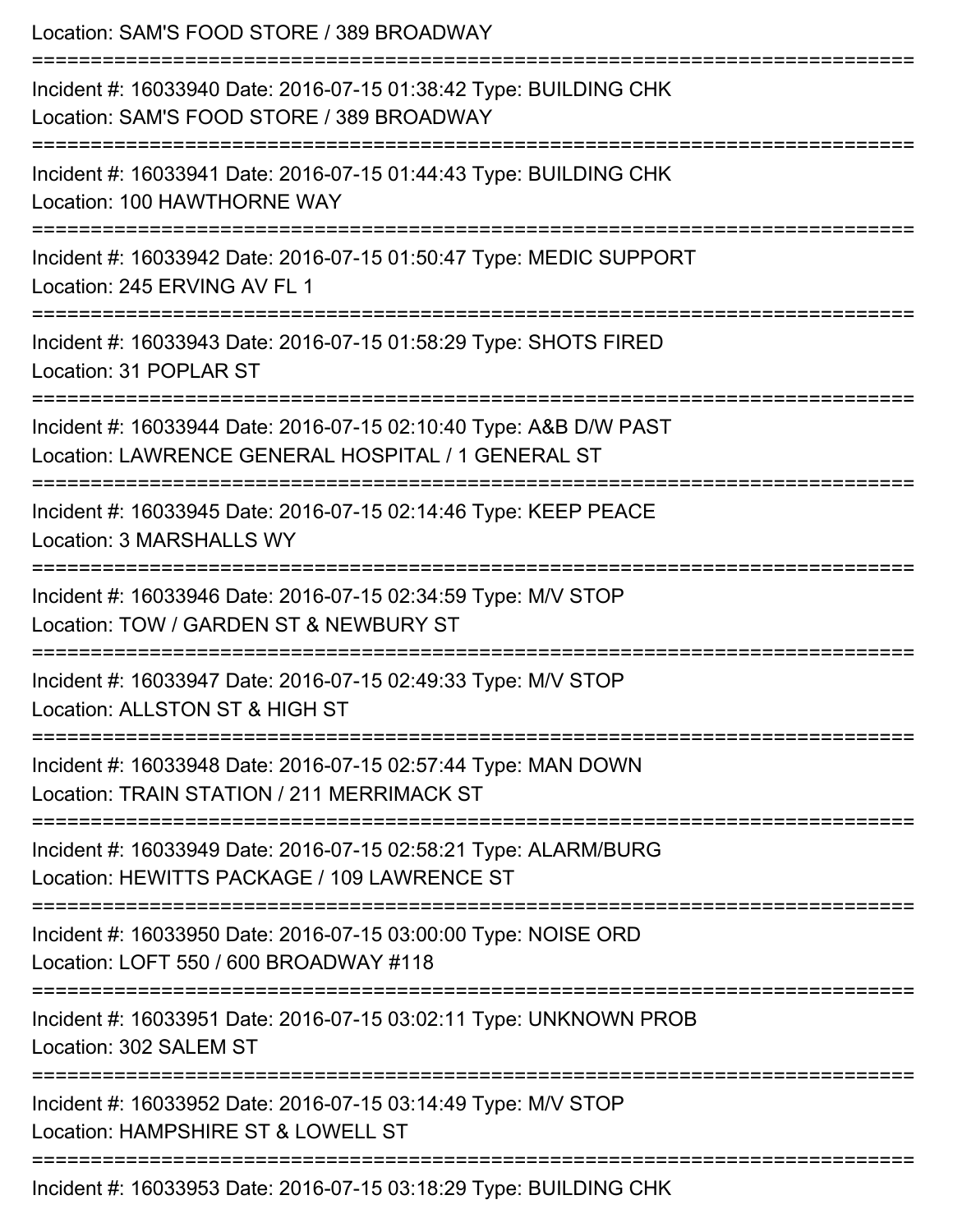| Incident #: 16033954 Date: 2016-07-15 03:29:16 Type: M/V STOP<br>Location: 468 N CANAL ST                                 |
|---------------------------------------------------------------------------------------------------------------------------|
| Incident #: 16033955 Date: 2016-07-15 03:44:39 Type: ALARM/BURG<br>Location: LORAS DISCOUNT / 128 S BROADWAY              |
| Incident #: 16033956 Date: 2016-07-15 03:50:07 Type: M/V STOP<br>Location: MERRIMACK ST & PARKER ST                       |
| Incident #: 16033957 Date: 2016-07-15 04:09:10 Type: M/V STOP<br>Location: FOSTER ST & SPRINGFIELD ST                     |
| Incident #: 16033958 Date: 2016-07-15 04:18:44 Type: UNWANTEDGUEST<br>Location: 80 BAILEY ST FL 1                         |
| Incident #: 16033959 Date: 2016-07-15 04:35:40 Type: BUILDING CHK<br>Location: METROPOLITAN CREDIT UNION / 215 S BROADWAY |
| Incident #: 16033960 Date: 2016-07-15 04:37:11 Type: BUILDING CHK<br>Location: SUPER PETROL / null                        |
| Incident #: 16033961 Date: 2016-07-15 07:00:40 Type: MV/BLOCKING<br>Location: 95 WILLIAM ST                               |
| Incident #: 16033962 Date: 2016-07-15 07:02:52 Type: M/V STOP<br>Location: ALLSTON ST & HIGH ST                           |
| Incident #: 16033963 Date: 2016-07-15 07:03:57 Type: M/V STOP<br>Location: BENNINGTON ST & ERVING AV                      |
| Incident #: 16033964 Date: 2016-07-15 07:05:36 Type: PARK & WALK<br>Location: BROADWAY & HAVERHILL ST                     |
| Incident #: 16033965 Date: 2016-07-15 07:17:58 Type: AUTO ACC/PI<br>Location: 210 MERRIMACK ST                            |
| Incident #: 16033966 Date: 2016-07-15 07:54:23 Type: B&E/MV/PAST<br>Location: 25 EUTAW ST                                 |
| Incident #: 16033967 Date: 2016-07-15 08:06:07 Type: CLOSE STREET                                                         |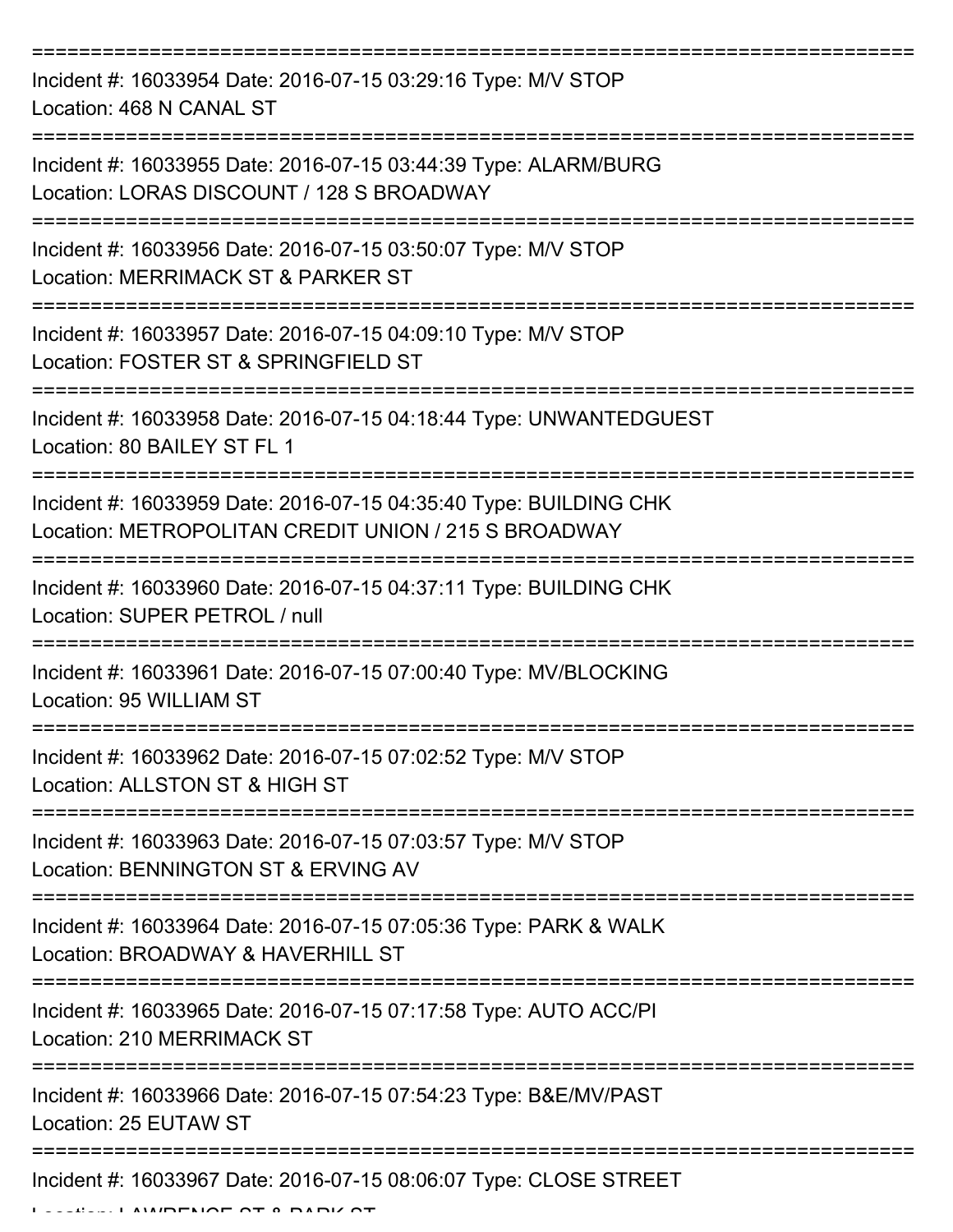| Incident #: 16033968 Date: 2016-07-15 08:07:10 Type: CLOSE STREET<br>Location: LEXINGTON ST & PARK ST            |
|------------------------------------------------------------------------------------------------------------------|
| Incident #: 16033969 Date: 2016-07-15 08:08:46 Type: CLOSE STREET<br>Location: PARK ST & WILLOW ST               |
| Incident #: 16033970 Date: 2016-07-15 08:17:38 Type: 209A/SERVE<br>Location: 9 ALBION ST                         |
| Incident #: 16033971 Date: 2016-07-15 08:24:40 Type: 209A/SERVE<br>Location: 286 BROADWAY                        |
| Incident #: 16033973 Date: 2016-07-15 08:31:44 Type: DOMESTIC/PROG<br>Location: 216 BROADWAY                     |
| Incident #: 16033972 Date: 2016-07-15 08:31:54 Type: AUTO ACC/NO PI<br>Location: BROADWAY & MANCHESTER ST        |
| Incident #: 16033974 Date: 2016-07-15 08:35:59 Type: 209A/SERVE<br>Location: 205 FARNHAM ST                      |
| Incident #: 16033975 Date: 2016-07-15 08:41:31 Type: AUTO ACC/UNK PI<br>Location: CYPRESS AV & ESSEX ST          |
| Incident #: 16033976 Date: 2016-07-15 08:54:15 Type: ALARM/BURG<br>Location: RAINBOW APPAREL / 67 WINTHROP AV #C |
| Incident #: 16033977 Date: 2016-07-15 09:09:25 Type: BUILDING CHK<br>Location: 29 BERKELEY ST                    |
| Incident #: 16033978 Date: 2016-07-15 09:11:57 Type: M/V STOP<br>Location: CENTRAL BRIDGE / 0 MERRIMACK ST       |
| Incident #: 16033979 Date: 2016-07-15 09:17:00 Type: PARK & WALK<br>Location: BRADFORD ST & BROADWAY             |
| Incident #: 16033980 Date: 2016-07-15 09:17:22 Type: LARCENY/PAST<br>Location: WALGREENS / 220 S BROADWAY        |
| Incident #: 16033981 Date: 2016-07-15 09:21:16 Type: M/V STOP                                                    |

Location: DADKED CT & CALEM CT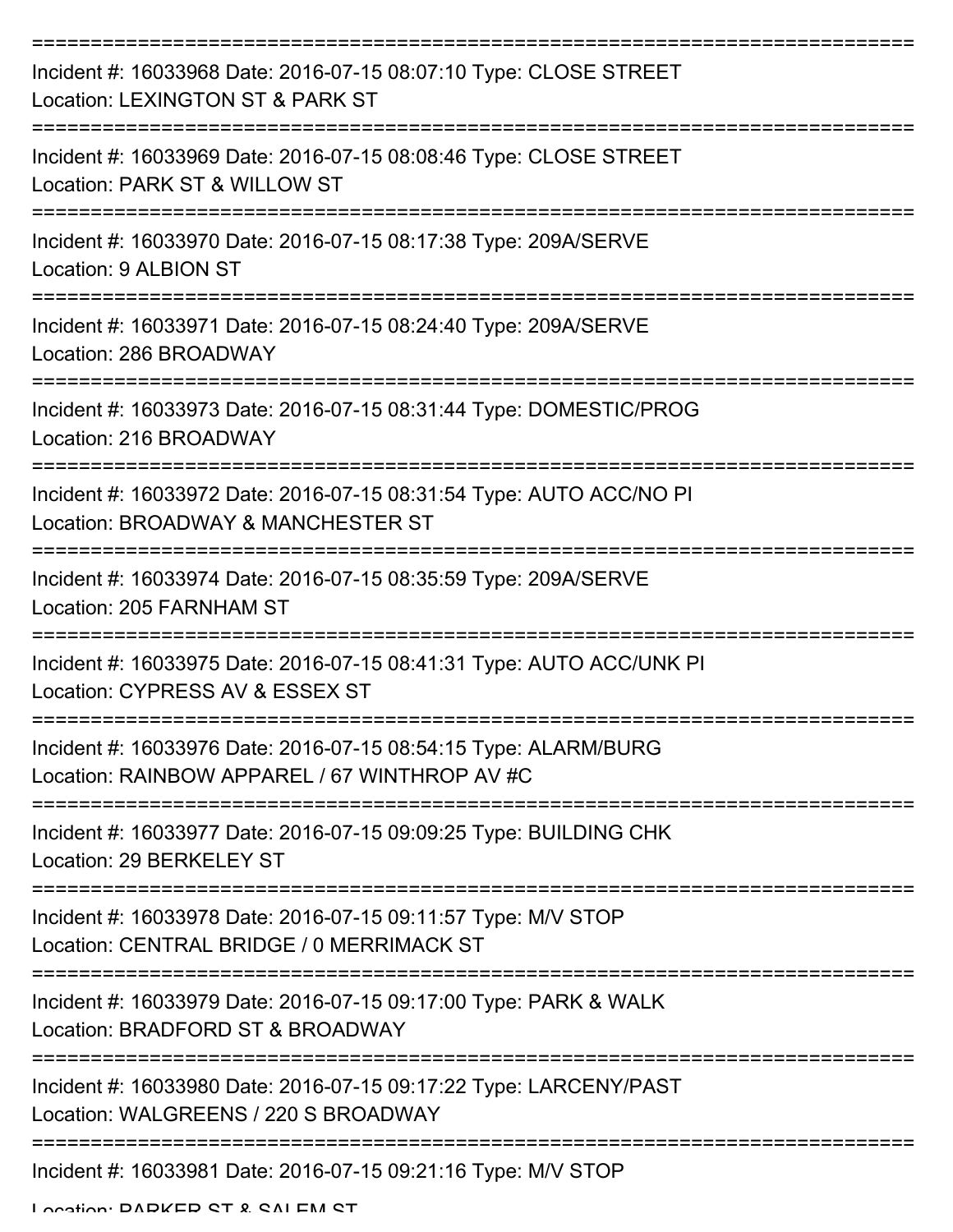| Incident #: 16033982 Date: 2016-07-15 09:37:18 Type: ALARM/BURG<br>Location: GRAY RESD / 4 VANDERGRIFT ST   |
|-------------------------------------------------------------------------------------------------------------|
| Incident #: 16033983 Date: 2016-07-15 09:37:38 Type: M/V STOP<br>Location: 2 MUSEUM SQ                      |
| Incident #: 16033984 Date: 2016-07-15 09:46:20 Type: SUS PERS/MV<br>Location: JORDAN ST & WATER ST          |
| Incident #: 16033985 Date: 2016-07-15 09:55:54 Type: MEDIC SUPPORT<br>Location: 205 BROADWAY                |
| Incident #: 16033986 Date: 2016-07-15 10:07:24 Type: CK WELL BEING<br>Location: 21 DORCHESTER ST FL 2       |
| Incident #: 16033987 Date: 2016-07-15 10:10:22 Type: HIT & RUN M/V<br>Location: 28 SUMMER ST                |
| Incident #: 16033988 Date: 2016-07-15 10:12:00 Type: 209A/VIOLATION<br>Location: 2 APPLETON ST              |
| Incident #: 16033990 Date: 2016-07-15 10:24:19 Type: ABAND MV<br>Location: 572 ESSEX ST                     |
| Incident #: 16033989 Date: 2016-07-15 10:26:02 Type: PARK & WALK<br>Location: BRADFORD ST & BROADWAY        |
| Incident #: 16033991 Date: 2016-07-15 10:37:23 Type: SUS PERS/MV<br>Location: 1-5 MERRIMACK VIEW CT         |
| Incident #: 16033992 Date: 2016-07-15 10:38:27 Type: HIT & RUN M/V<br>Location: BIG N' BEEFY / 415 BROADWAY |
| Incident #: 16033993 Date: 2016-07-15 10:40:08 Type: MV/BLOCKING<br>Location: LAZARUS HOUSE / 48 HOLLY ST   |
| Incident #: 16033994 Date: 2016-07-15 10:53:45 Type: ALARM/BURG<br>Location: 108 RIVER POINTE WY #4101      |
| Incident #: 16033995 Date: 2016-07-15 10:58:54 Type: A&B PROG                                               |

Location: 162 FRANKLIN ST FL 1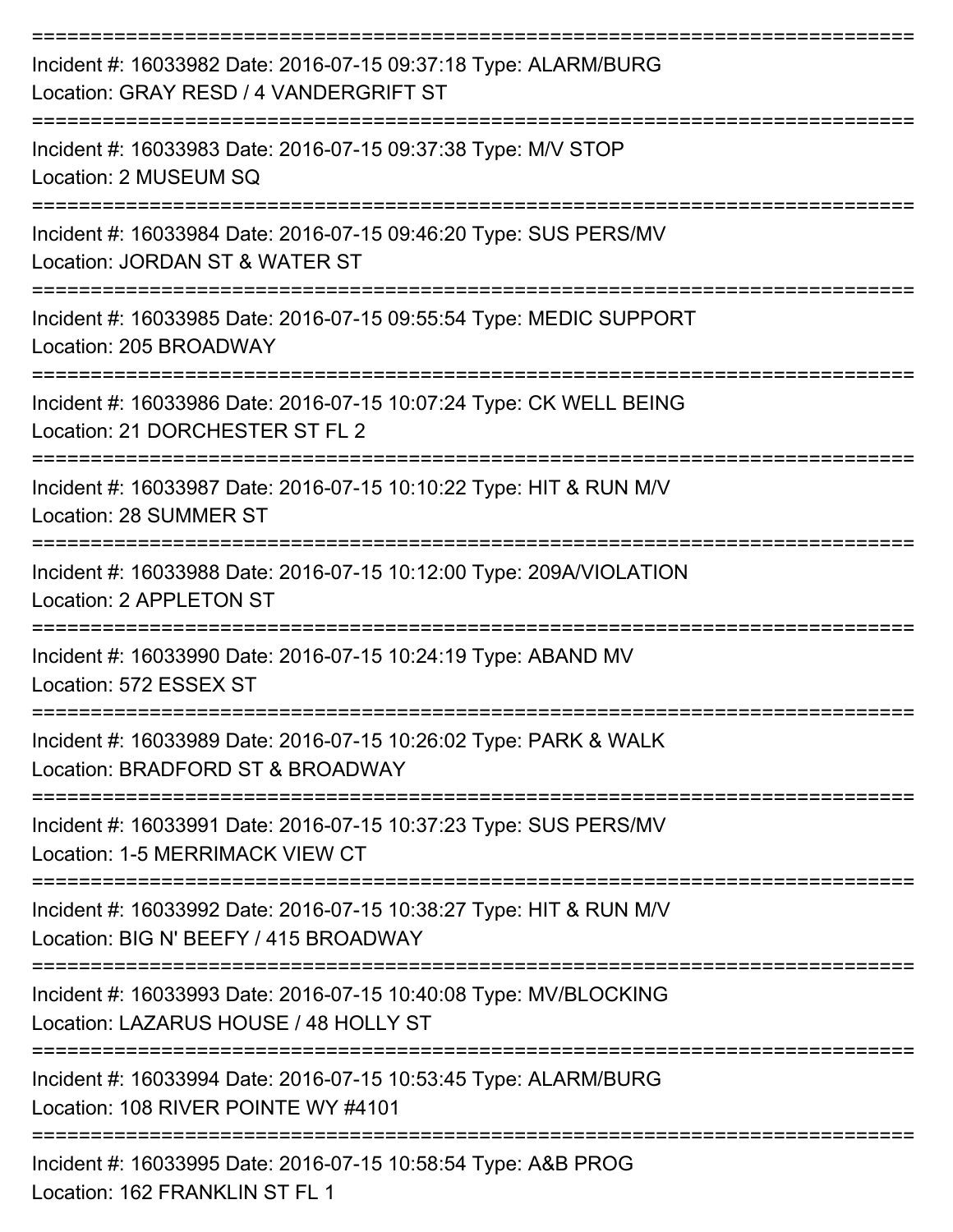| Incident #: 16033997 Date: 2016-07-15 11:01:21 Type: GENERAL SERV<br>Location: 24 POPLAR ST                            |
|------------------------------------------------------------------------------------------------------------------------|
| Incident #: 16033996 Date: 2016-07-15 11:01:35 Type: M/V STOP<br>Location: 116 HAVERHILL ST                            |
| Incident #: 16033998 Date: 2016-07-15 11:03:06 Type: MAN DOWN<br>Location: BROADWAY & HAVERHILL ST                     |
| Incident #: 16033999 Date: 2016-07-15 11:10:57 Type: M/V STOP<br>Location: PARKER ST & SALEM ST<br>------------------- |
| Incident #: 16034000 Date: 2016-07-15 11:13:38 Type: GENERAL SERV<br>Location: 24 POPLAR ST                            |
| Incident #: 16034001 Date: 2016-07-15 11:35:12 Type: INVEST CONT<br>Location: 125 BENNINGTON ST                        |
| Incident #: 16034002 Date: 2016-07-15 11:43:05 Type: AUTO ACC/NO PI<br>Location: CAMBRIDGE ST & WINTHROP AV            |
| Incident #: 16034003 Date: 2016-07-15 11:43:45 Type: NOTIFICATION<br>Location: 111A CHESTER ST                         |
| Incident #: 16034004 Date: 2016-07-15 11:45:05 Type: AUTO ACC/NO PI<br>Location: GILBERT ST & S BROADWAY               |
| Incident #: 16034005 Date: 2016-07-15 11:57:39 Type: SUS PERS/MV<br>Location: 205 BROADWAY                             |
| Incident #: 16034006 Date: 2016-07-15 12:34:59 Type: CK WELL BEING<br>Location: BELKNAP ST & COOLIDGE ST               |
| Incident #: 16034008 Date: 2016-07-15 12:39:08 Type: HIT & RUN M/V<br>Location: 287 BROADWAY                           |
| Incident #: 16034007 Date: 2016-07-15 12:39:09 Type: GENERAL SERV<br>Location: CYPRESS ST & ESSEX ST                   |
| Incident #: 16034009 Date: 2016-07-15 12:48:05 Type: M/V STOP<br>Location: E HAVERHILL ST & HAVERHILL ST               |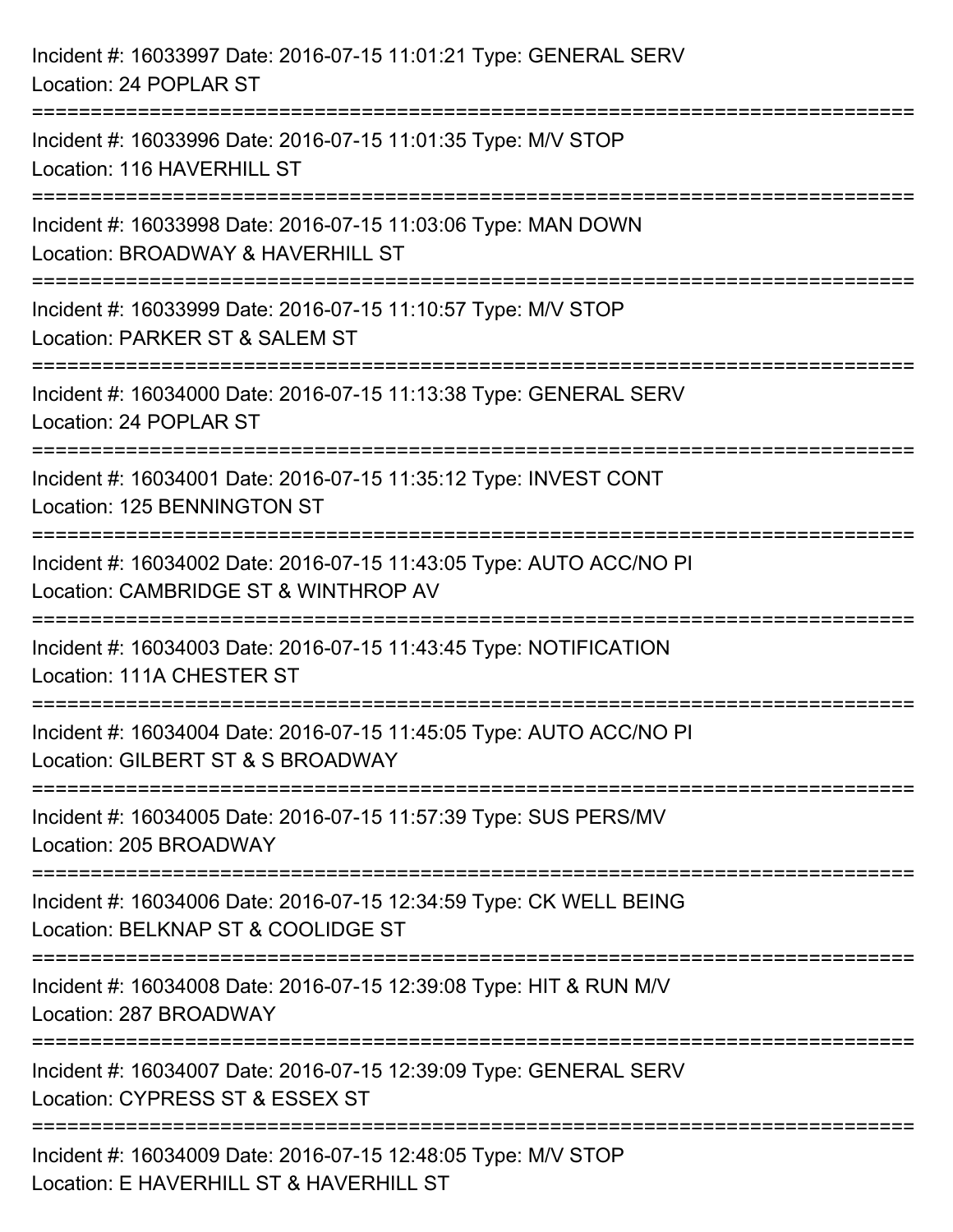| Incident #: 16034010 Date: 2016-07-15 12:55:03 Type: M/V STOP<br>Location: BROADWAY & WATER ST                                                |
|-----------------------------------------------------------------------------------------------------------------------------------------------|
| Incident #: 16034012 Date: 2016-07-15 13:01:25 Type: STOL/MV/PAS<br>Location: 38 AVON ST                                                      |
| Incident #: 16034011 Date: 2016-07-15 13:01:58 Type: TOW OF M/V<br>Location: 125 DRACUT ST                                                    |
| Incident #: 16034013 Date: 2016-07-15 13:05:17 Type: LARCENY/MV/PAST<br>Location: 432 S BROADWAY                                              |
| Incident #: 16034014 Date: 2016-07-15 13:06:08 Type: INVEST CONT<br>Location: 200 COMMON ST                                                   |
| Incident #: 16034015 Date: 2016-07-15 13:08:22 Type: M/V STOP<br>Location: E HAVERHILL ST & OAK ST                                            |
| Incident #: 16034016 Date: 2016-07-15 13:12:17 Type: MAN DOWN<br>Location: ESSEX ST & JACKSON ST                                              |
| Incident #: 16034017 Date: 2016-07-15 13:19:58 Type: WARRANT SERVE<br>Location: 311 WATER ST #6                                               |
| Incident #: 16034018 Date: 2016-07-15 13:20:57 Type: UNKNOWN PROB<br>Location: 54 BOXFORD ST                                                  |
| Incident #: 16034019 Date: 2016-07-15 13:22:22 Type: M/V STOP<br>Location: CENTRAL BRIDGE / 0 MERRIMACK ST<br>=============================== |
| Incident #: 16034020 Date: 2016-07-15 13:26:50 Type: M/V STOP<br>Location: AMESBURY ST & HAVERHILL ST<br>=========================            |
| Incident #: 16034021 Date: 2016-07-15 13:28:42 Type: CK WELL BEING<br>Location: 25 BOEHM ST #6                                                |
| Incident #: 16034022 Date: 2016-07-15 13:29:42 Type: AUTO ACC/NO PI<br>Location: 11 SUMMER ST                                                 |
| Incident #: 16034023 Date: 2016-07-15 13:31:57 Type: DISTURBANCE<br>Location: 434 HAMPSHIRE ST                                                |

===========================================================================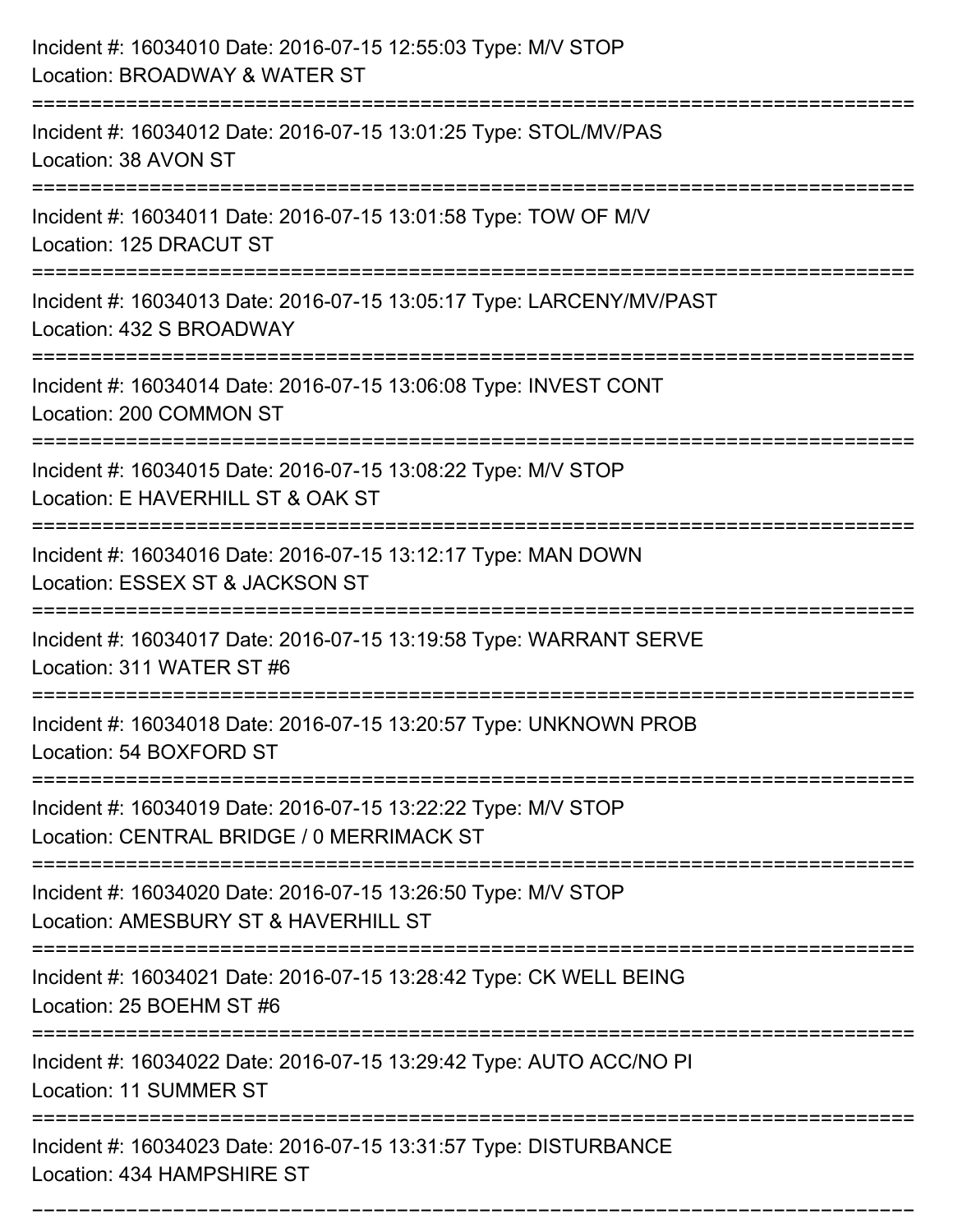| Incident #: 16034024 Date: 2016-07-15 13:37:48 Type: UNWANTEDGUEST<br>Location: 97 OAK ST #APTB                                  |
|----------------------------------------------------------------------------------------------------------------------------------|
| Incident #: 16034025 Date: 2016-07-15 13:47:10 Type: MEDIC SUPPORT<br>Location: COMMON ST & JACKSON ST                           |
| Incident #: 16034026 Date: 2016-07-15 13:53:45 Type: AUTO ACC/NO PI<br><b>Location: 211 MERRIMACK ST</b>                         |
| Incident #: 16034027 Date: 2016-07-15 13:54:10 Type: MEDIC SUPPORT<br>Location: 70 N PARISH RD                                   |
| Incident #: 16034028 Date: 2016-07-15 13:54:51 Type: AUTO ACC/UNK PI<br>Location: MANCHESTER ST & WEST ST                        |
| Incident #: 16034029 Date: 2016-07-15 13:56:57 Type: RECOV/STOL/MV<br>Location: 13 GROVE ST                                      |
| Incident #: 16034030 Date: 2016-07-15 13:57:35 Type: M/V STOP<br>Location: EVERETT ST & ROWE ST                                  |
| Incident #: 16034031 Date: 2016-07-15 13:58:55 Type: WIRE DOWN<br>Location: CYPRESS ST & ESSEX ST                                |
| Incident #: 16034032 Date: 2016-07-15 14:06:53 Type: M/V STOP<br>Location: BROADWAY & CONCORD ST                                 |
| Incident #: 16034033 Date: 2016-07-15 14:10:58 Type: M/V STOP<br>Location: 50 S BROADWAY                                         |
| Incident #: 16034034 Date: 2016-07-15 14:15:14 Type: M/V STOP<br>Location: 175 SALEM ST                                          |
| Incident #: 16034035 Date: 2016-07-15 14:18:28 Type: SUS PERS/MV<br>Location: BROADWAY & CROSS ST                                |
| Incident #: 16034036 Date: 2016-07-15 14:19:19 Type: INVESTIGATION<br>Location: MERRIMACK VALLEY CREDIT UNION / 500 MERRIMACK ST |
| Incident #: 16034037 Date: 2016-07-15 14:20:04 Type: INVESTIGATION<br>Location: 11 DANA ST                                       |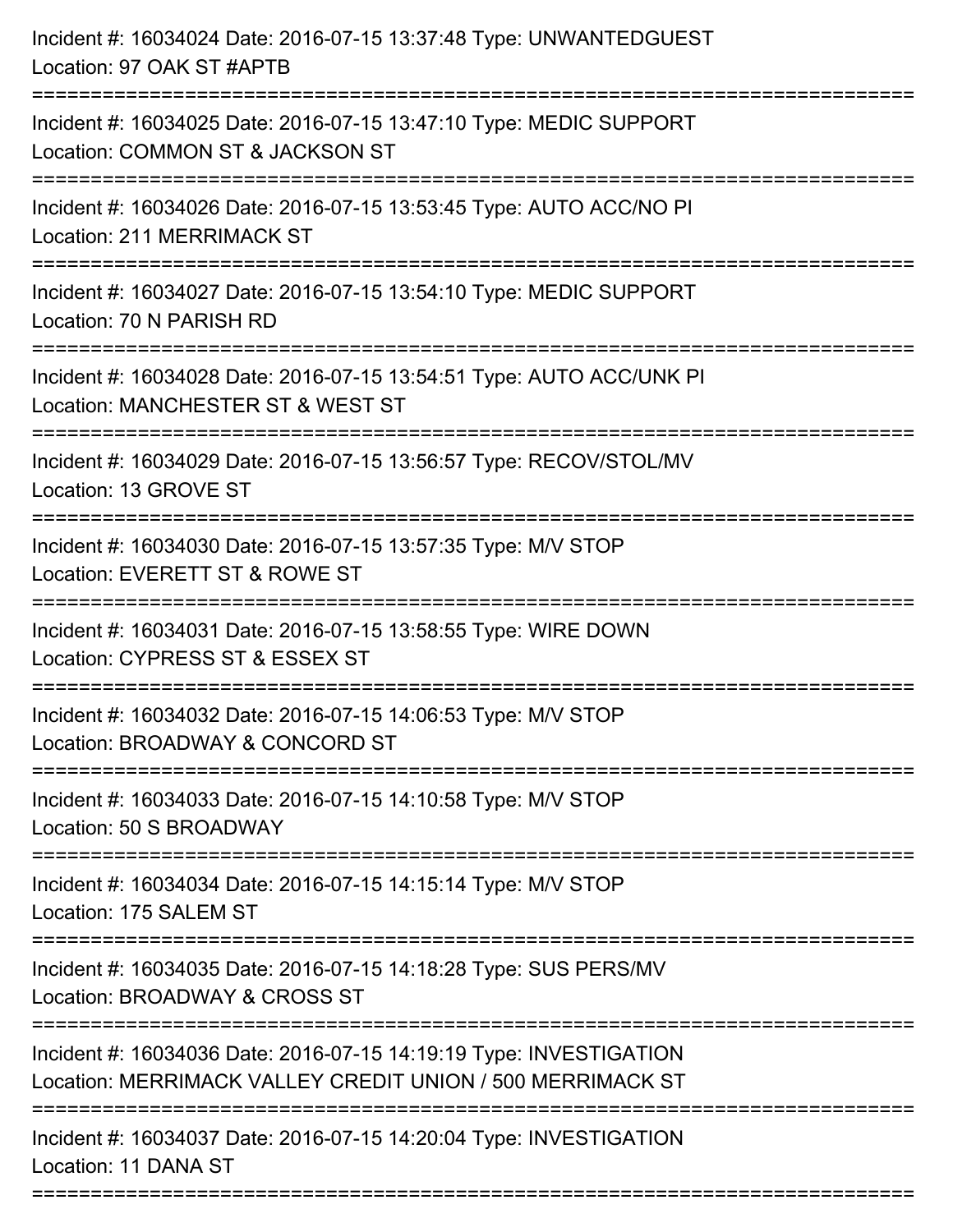Location: 90 LOWELL ST =========================================================================== Incident #: 16034039 Date: 2016-07-15 14:26:42 Type: DISTURBANCE Location: 39 KNOX ST =========================================================================== Incident #: 16034038 Date: 2016-07-15 14:26:55 Type: M/V STOP Location: 700 ESSEX ST =========================================================================== Incident #: 16034040 Date: 2016-07-15 14:28:16 Type: ALARM/BURG Location: RAYMOND BELLIA / 1 BROADWAY #SUITE 34 =========================================================================== Incident #: 16034041 Date: 2016-07-15 14:31:49 Type: M/V STOP Location: 35 HANCOCK ST =========================================================================== Incident #: 16034042 Date: 2016-07-15 14:35:19 Type: M/V STOP Location: 400 BROADWAY =========================================================================== Incident #: 16034044 Date: 2016-07-15 14:44:33 Type: M/V STOP Location: 18 DAISY ST =========================================================================== Incident #: 16034045 Date: 2016-07-15 14:59:08 Type: TOW OF M/V Location: 91 HIGH ST =========================================================================== Incident #: 16034046 Date: 2016-07-15 15:00:51 Type: M/V STOP Location: 154 MYRTLE ST =========================================================================== Incident #: 16034047 Date: 2016-07-15 15:02:25 Type: DISABLED MV Location: 337 ESSEX ST =========================================================================== Incident #: 16034048 Date: 2016-07-15 15:02:50 Type: M/V STOP Location: 122 FRANKLIN ST =========================================================================== Incident #: 16034050 Date: 2016-07-15 15:04:18 Type: ALARM/BURG Location: MATAYER RESD / 25 WHITMAN ST =========================================================================== Incident #: 16034049 Date: 2016-07-15 15:04:52 Type: KEEP PEACE Location: 200 COMMON ST =========================================================================== Incident #: 16034053 Date: 2016-07-15 15:14:14 Type: 209A/VIOLATION Location: 144 BUTLER ST

===========================================================================

Incident #: 16034051 Date: 2016 07 15 15 16 16 20 Type: RECOV/STOL/MV<br>.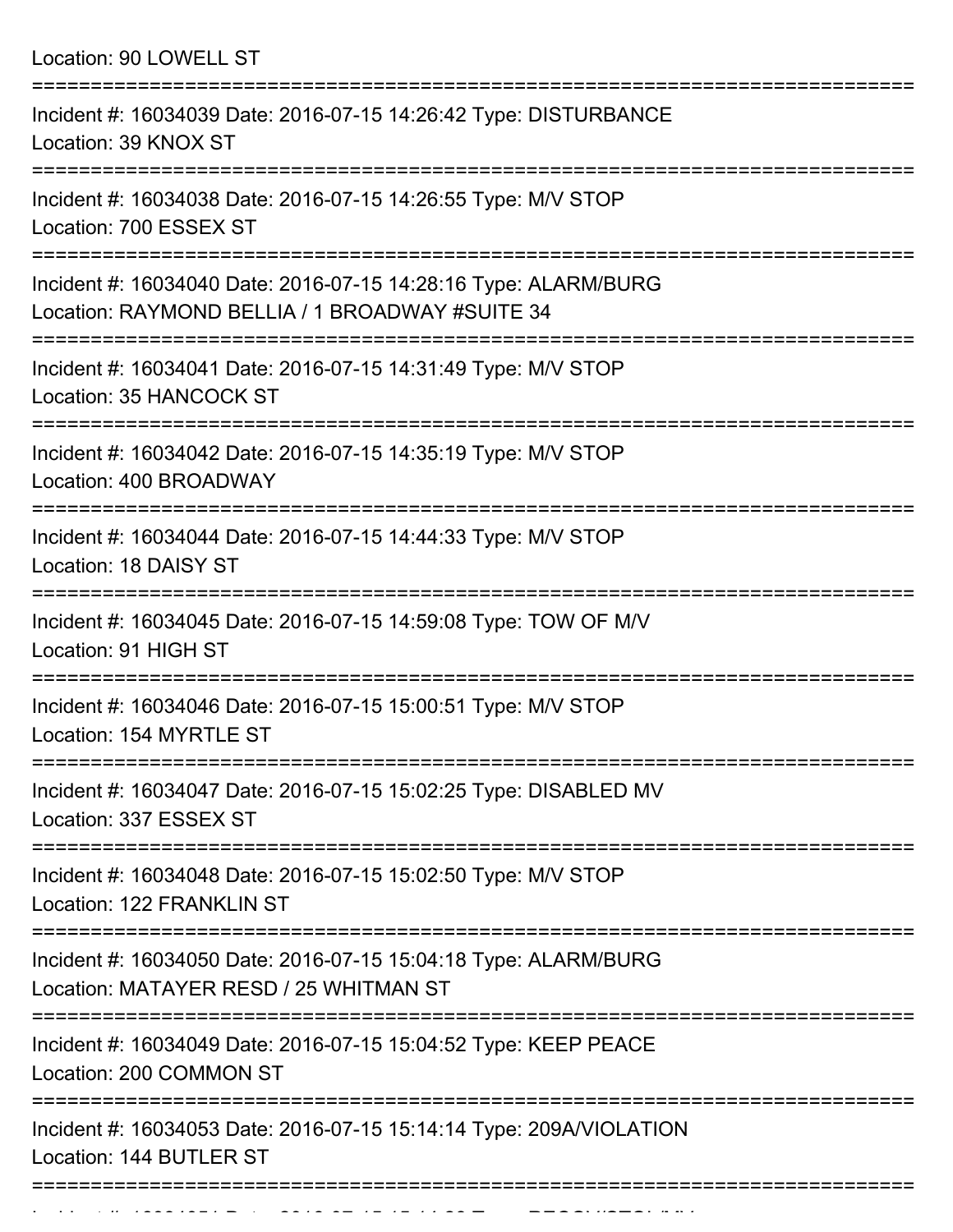Location: 262 LOWELL ST

| Incident #: 16034052 Date: 2016-07-15 15:15:58 Type: SPECIAL CHECK<br>Location: EVERETT ST & ROWE ST                                  |
|---------------------------------------------------------------------------------------------------------------------------------------|
| Incident #: 16034054 Date: 2016-07-15 15:26:16 Type: SPECIAL CHECK<br>Location: GEISLER STATE POOL / 50 HIGH ST                       |
| Incident #: 16034055 Date: 2016-07-15 15:26:36 Type: HIT & RUN M/V<br>Location: 109 FERRY ST                                          |
| Incident #: 16034056 Date: 2016-07-15 15:28:21 Type: STOLEN PROP<br>Location: 114 EXETER ST                                           |
| Incident #: 16034057 Date: 2016-07-15 15:38:05 Type: DOMESTIC/PROG<br>Location: 74 HAWLEY ST FL 3RD FL                                |
| Incident #: 16034058 Date: 2016-07-15 15:55:43 Type: SUS PERS/MV<br>Location: 50 BROADWAY                                             |
| Incident #: 16034059 Date: 2016-07-15 16:05:18 Type: MEDIC SUPPORT<br>Location: 191 MAPLE ST #APT2M                                   |
| Incident #: 16034060 Date: 2016-07-15 16:11:15 Type: M/V STOP<br>Location: BROADWAY & CONCORD ST                                      |
| Incident #: 16034061 Date: 2016-07-15 16:22:10 Type: AUTO ACC/NO PI<br>Location: 40 LAWRENCE ST                                       |
| ------------<br>Incident #: 16034062 Date: 2016-07-15 16:22:54 Type: INVESTIGATION<br>Location: 21 ROYAL ST                           |
| ====================================<br>Incident #: 16034063 Date: 2016-07-15 16:25:00 Type: MAL DAMAGE<br>Location: 354 MT VERNON ST |
| Incident #: 16034065 Date: 2016-07-15 16:29:42 Type: LOST PROPERTY<br>Location: HAMPSHIRE ST & LOWELL ST                              |
| Incident #: 16034064 Date: 2016-07-15 16:32:15 Type: M/V STOP<br>Location: 200 COMMON ST                                              |
|                                                                                                                                       |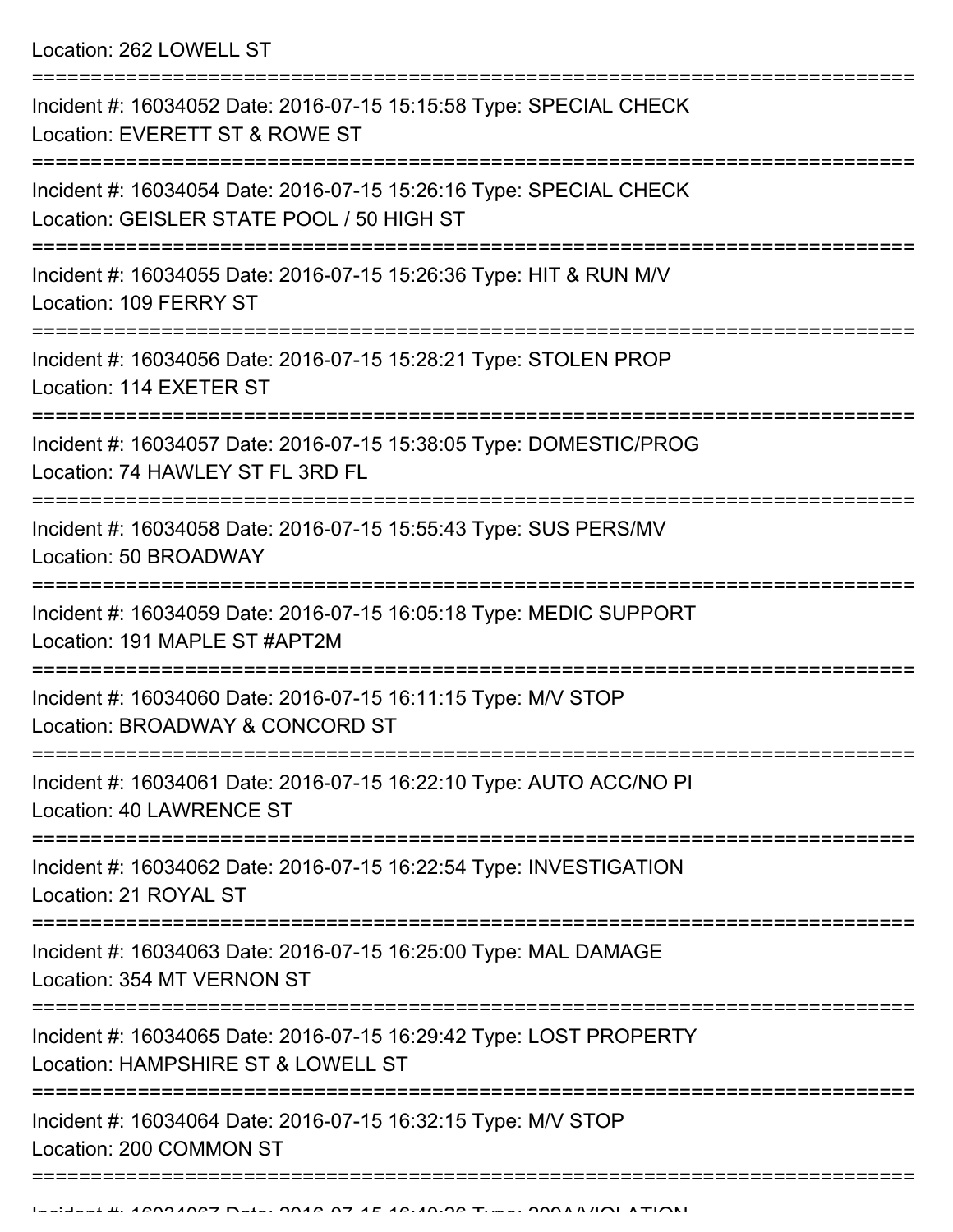Location: 478 RIVERSIDE DR =========================================================================== Incident #: 16034066 Date: 2016-07-15 16:44:30 Type: DISTURBANCE Location: 15 SPRINGFIELD ST =========================================================================== Incident #: 16034068 Date: 2016-07-15 16:52:18 Type: ALARM/BURG Location: EFOSA-AGUEBOR RESD / 116 MARSTON ST #APTA =========================================================================== Incident #: 16034070 Date: 2016-07-15 17:15:23 Type: AUTO ACC/NO PI Location: SALEM ST BRIDGE / CARVER ST & SALEM ST =========================================================================== Incident #: 16034069 Date: 2016-07-15 17:15:24 Type: NOISE ORD Location: 76 PHILLIPS ST FL 2ND =========================================================================== Incident #: 16034071 Date: 2016-07-15 17:17:33 Type: M/V STOP Location: BROADWAY & CONCORD ST =========================================================================== Incident #: 16034072 Date: 2016-07-15 17:18:37 Type: A&B PAST Location: CARVER ST & SALEM ST =========================================================================== Incident #: 16034073 Date: 2016-07-15 17:20:36 Type: MV/BLOCKING Location: SMS ENTERPRISES / 60 BROOK ST =========================================================================== Incident #: 16034074 Date: 2016-07-15 17:22:37 Type: AUTO ACC/NO PI Location: 372 S UNION ST =========================================================================== Incident #: 16034075 Date: 2016-07-15 17:32:17 Type: VIO CITY ORD Location: TOW OF M/V / FERRY ST & KENDALL ST =========================================================================== Incident #: 16034076 Date: 2016-07-15 17:47:51 Type: CK WELL BEING Location: 86 BEACON ST #6 =========================================================================== Incident #: 16034077 Date: 2016-07-15 18:08:37 Type: DISTURBANCE Location: ST MARYS / HAMPSHIRE ST & LEBANON ST =========================================================================== Incident #: 16034078 Date: 2016-07-15 18:10:01 Type: DOMESTIC/PROG Location: 73 SHAWSHEEN RD =========================================================================== Incident #: 16034079 Date: 2016-07-15 18:16:17 Type: LOST PROPERTY Location: 352 HAVERHILL ST ===========================================================================

Incident #: 16034080 Date: 2016-07-15 18:19:44 Type: M/V STOP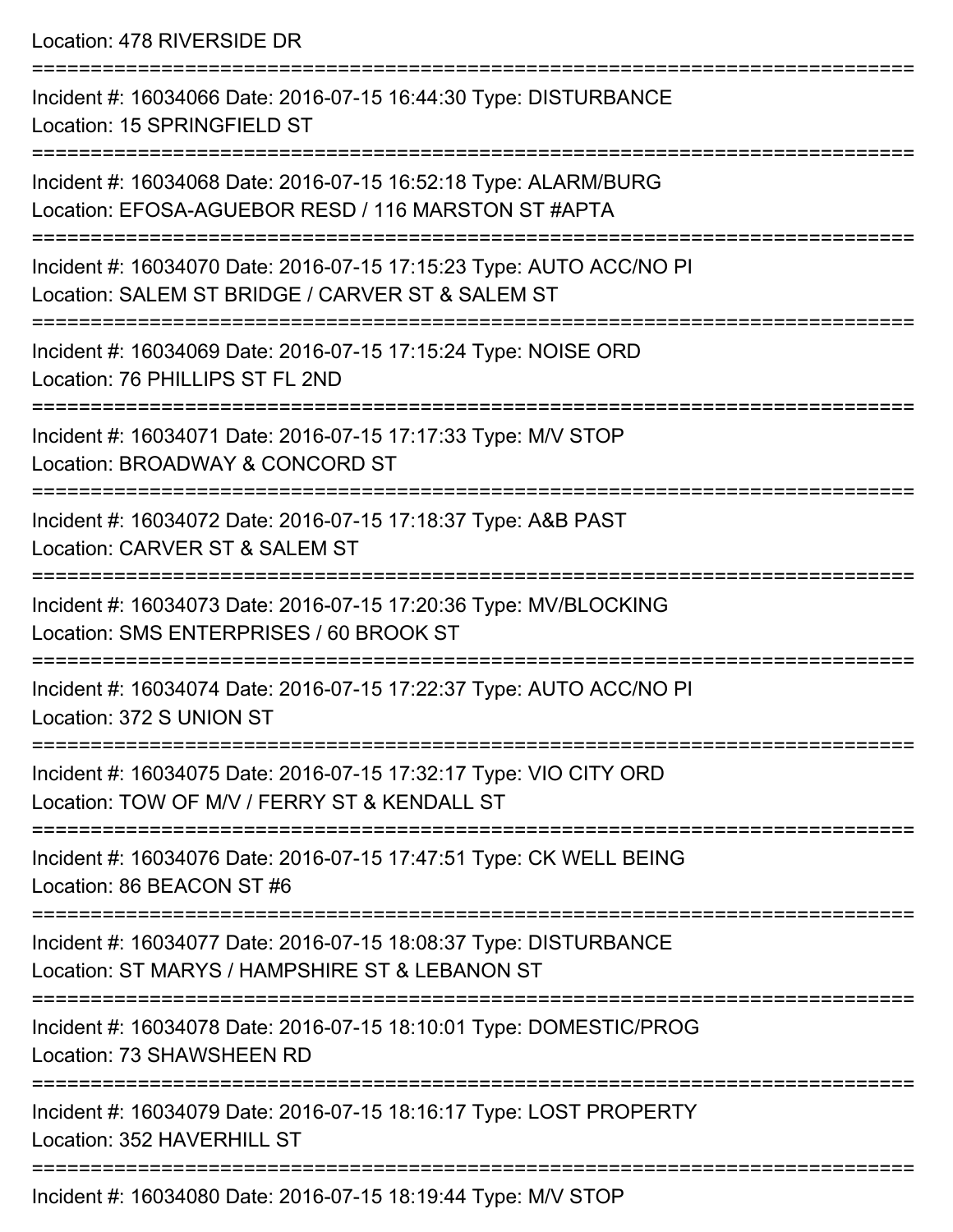| Incident #: 16034081 Date: 2016-07-15 18:21:50 Type: NOTIFICATION<br>Location: 38 NORRIS ST                                              |
|------------------------------------------------------------------------------------------------------------------------------------------|
| Incident #: 16034083 Date: 2016-07-15 18:22:21 Type: M/V STOP<br>Location: FERRY ST & PROSPECT ST                                        |
| ==============<br>Incident #: 16034082 Date: 2016-07-15 18:22:57 Type: MV/BLOCKING<br>Location: LAWRENCE FIRE DEPARTMENT / 161 BAILEY ST |
| Incident #: 16034084 Date: 2016-07-15 18:32:02 Type: ROBBERY UNARM<br>Location: JACKSON ST & HAVERHILL ST                                |
| Incident #: 16034085 Date: 2016-07-15 18:32:47 Type: M/V STOP<br><b>Location: CENTRAL BRIDGE</b>                                         |
| Incident #: 16034086 Date: 2016-07-15 18:51:08 Type: M/V STOP<br>Location: ESSEX ST & JACKSON ST                                         |
| Incident #: 16034087 Date: 2016-07-15 18:57:38 Type: AUTO ACC/PED<br>Location: BROADWAY & METHUEN ST                                     |
| Incident #: 16034088 Date: 2016-07-15 19:10:11 Type: GENERAL SERV<br><b>Location: 11 WALNUT ST</b>                                       |
| Incident #: 16034089 Date: 2016-07-15 19:11:07 Type: M/V STOP<br>Location: 220 MERRIMACK ST                                              |
| Incident #: 16034090 Date: 2016-07-15 19:13:32 Type: DOMESTIC/PROG<br>Location: 161 S UNION ST #C1                                       |
| Incident #: 16034091 Date: 2016-07-15 19:16:06 Type: NOISE ORD<br>Location: 79-81 AVON ST                                                |
| Incident #: 16034092 Date: 2016-07-15 19:17:01 Type: NOTIFICATION<br>Location: 330 HAVERHILL ST                                          |
| Incident #: 16034093 Date: 2016-07-15 19:46:03 Type: M/V STOP<br>Location: MERRIMACK ST & S UNION ST                                     |
| Incident #: 16034094 Date: 2016-07-15 19:48:42 Type: M/V STOP                                                                            |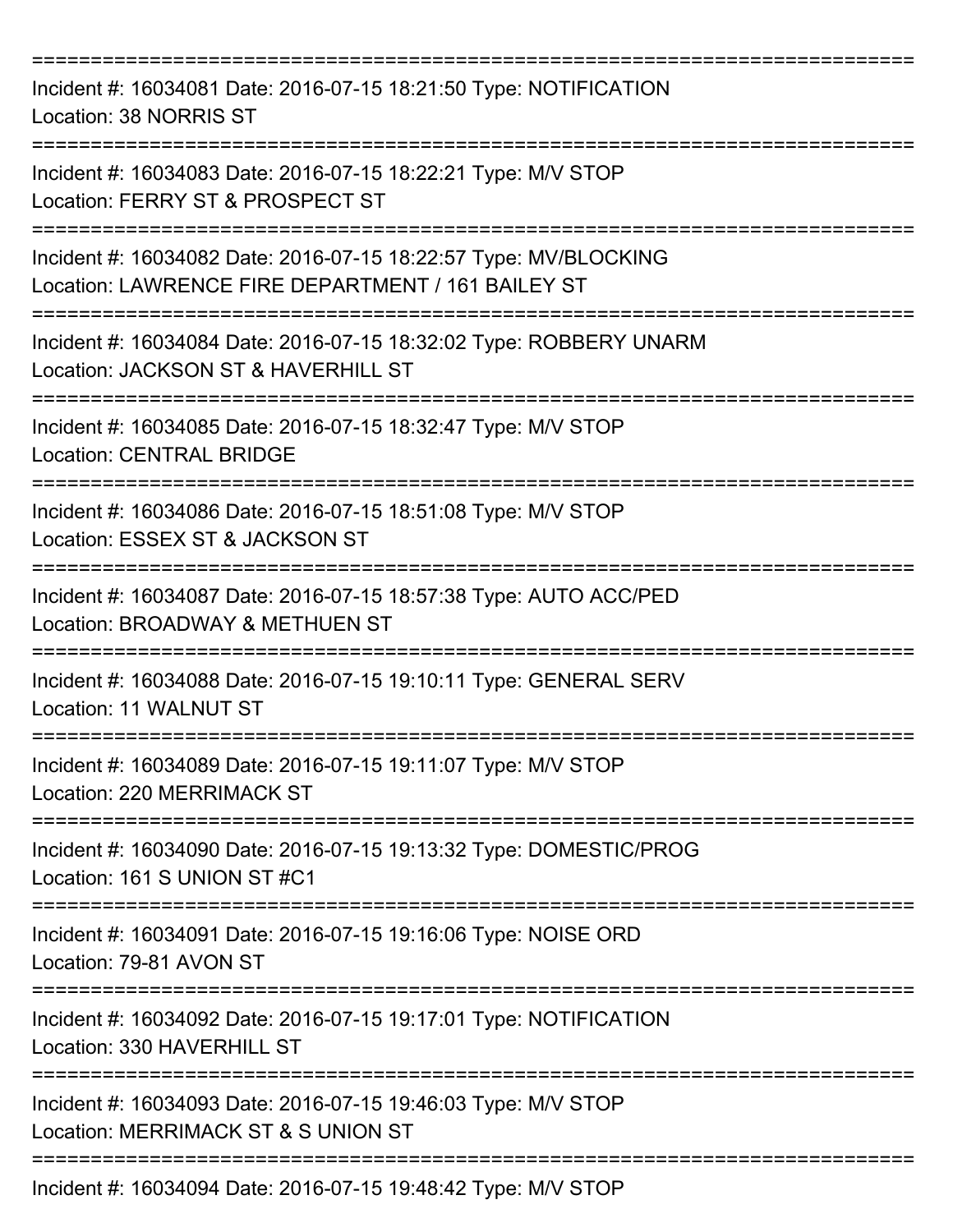| Incident #: 16034095 Date: 2016-07-15 19:49:15 Type: ALARM/BURG<br>Location: MERRIMACK VALLEY CREDIT UNION / 500 MERRIMACK ST |
|-------------------------------------------------------------------------------------------------------------------------------|
| Incident #: 16034096 Date: 2016-07-15 19:51:00 Type: SUS PERS/MV<br>Location: LAPLUME PRINTING + ENGRAVING / 1 FARLEY ST      |
| Incident #: 16034097 Date: 2016-07-15 19:56:39 Type: NOISE ORD<br>Location: NUNEZ AUTO BODY / 25 WEST ST                      |
| Incident #: 16034098 Date: 2016-07-15 19:58:42 Type: NOISE ORD<br>Location: KENDALL ST & KING ST                              |
| Incident #: 16034099 Date: 2016-07-15 19:59:26 Type: NOISE ORD<br>Location: BOAT RAMP / null                                  |
| Incident #: 16034100 Date: 2016-07-15 20:05:29 Type: HIT & RUN M/V<br>Location: 129 UNION ST                                  |
| Incident #: 16034101 Date: 2016-07-15 20:08:58 Type: NOISE ORD<br>Location: NUNEZ AUTO BODY / 25 WEST ST                      |
| Incident #: 16034102 Date: 2016-07-15 20:31:30 Type: MEDIC SUPPORT<br>Location: 809 SPORTS BAR / 170 BROADWAY                 |
| Incident #: 16034103 Date: 2016-07-15 20:56:01 Type: E911 HANGUP<br>Location: HIGGINS STATE POOL / 180 CRAWFORD ST            |
| Incident #: 16034104 Date: 2016-07-15 20:59:22 Type: FIRE<br>Location: 22 ESSEX AV FL 3                                       |
| Incident #: 16034105 Date: 2016-07-15 21:06:27 Type: SUS PERS/MV<br>Location: 46 PHILLIPS ST                                  |
| Incident #: 16034106 Date: 2016-07-15 21:08:17 Type: LOUD NOISE<br>Location: INMAN ST & S BROADWAY                            |
| Incident #: 16034107 Date: 2016-07-15 21:12:53 Type: SHOTS FIRED<br>Location: 181 FARNHAM ST                                  |
| ================<br>Incident #: 16034108 Date: 2016-07-15 21:28:17 Type: M/V STOP                                             |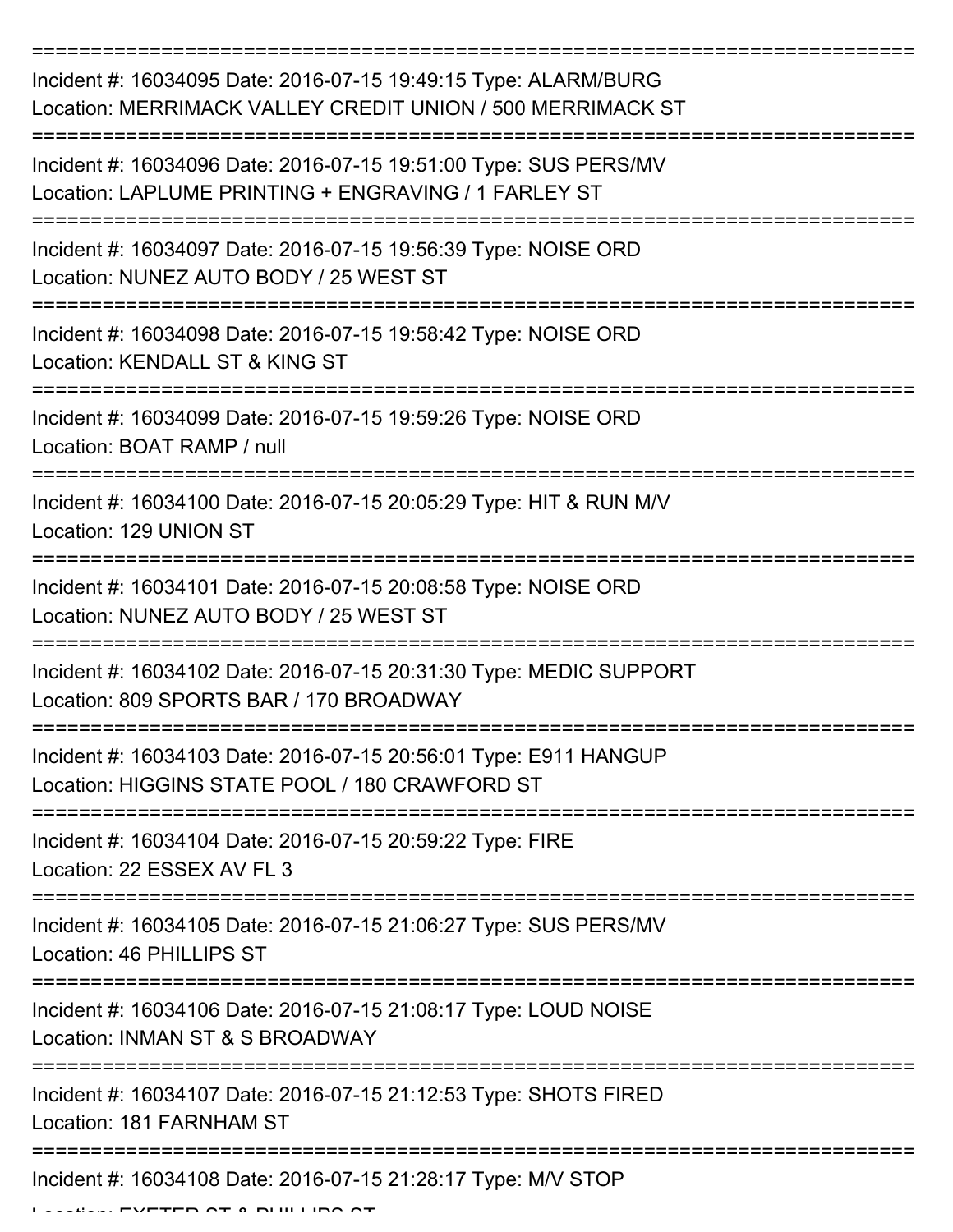| Incident #: 16034110 Date: 2016-07-15 21:28:57 Type: MEDIC SUPPORT<br>Location: 45 SULLIVAN AV             |
|------------------------------------------------------------------------------------------------------------|
| Incident #: 16034109 Date: 2016-07-15 21:29:33 Type: AUTO ACC/UNK PI<br>Location: COMMON ST & HAMPSHIRE ST |
| Incident #: 16034111 Date: 2016-07-15 21:37:10 Type: AUTO ACC/UNK PI<br>Location: VERIZON / 640 ANDOVER ST |
| Incident #: 16034112 Date: 2016-07-15 21:37:38 Type: STOL/MV/PAS<br>Location: 24 MEDFORD ST                |
| Incident #: 16034113 Date: 2016-07-15 21:40:13 Type: NOISE ORD<br>Location: 161 ARLINGTON ST               |
| Incident #: 16034115 Date: 2016-07-15 21:40:29 Type: FIGHT<br><b>Location: LAFAYETTE AV</b>                |
| Incident #: 16034114 Date: 2016-07-15 21:40:46 Type: NOISE ORD<br>Location: 326 LAWRENCE ST                |
| Incident #: 16034116 Date: 2016-07-15 21:42:22 Type: NOISE ORD<br>Location: 10 INMAN ST                    |
| Incident #: 16034117 Date: 2016-07-15 21:42:48 Type: NOISE ORD<br>Location: 20-24 CHELMSFORD ST            |
| Incident #: 16034118 Date: 2016-07-15 21:44:57 Type: NOISE ORD<br>Location: 9 MCCABE CT                    |
| Incident #: 16034119 Date: 2016-07-15 21:45:43 Type: MEDIC SUPPORT<br>Location: 72 MILTON ST FL 2          |
| Incident #: 16034120 Date: 2016-07-15 21:51:51 Type: DISORDERLY<br>Location: LOFT 550 / 600 BROADWAY       |
| Incident #: 16034121 Date: 2016-07-15 21:55:37 Type: NOISE ORD<br>Location: 40 CRESCENT ST                 |
| Incident #: 16034122 Date: 2016-07-15 21:56:55 Type: TRESPASSING                                           |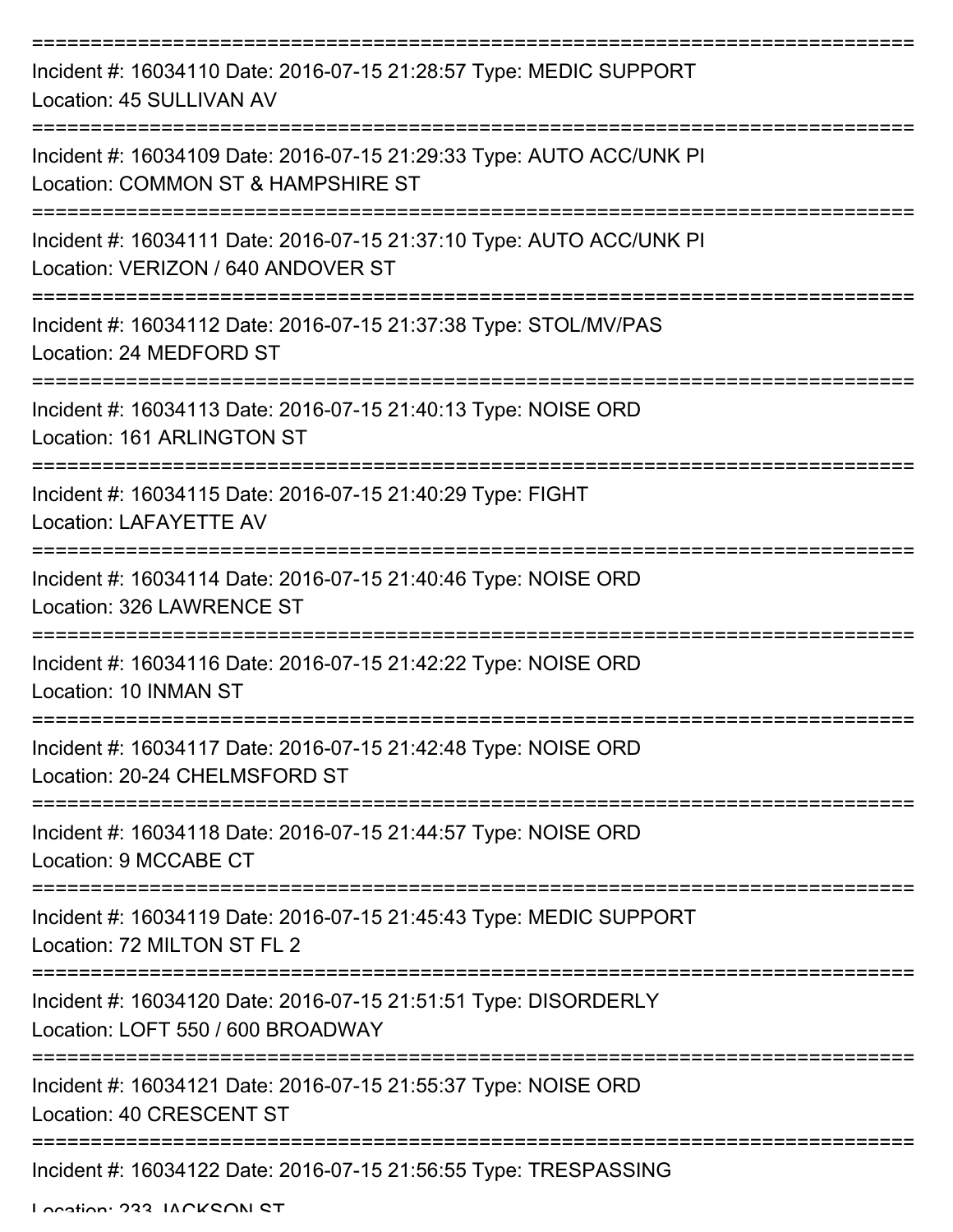| Incident #: 16034123 Date: 2016-07-15 22:06:01 Type: MV/BLOCKING<br>Location: 16 NESMITH ST                                                              |
|----------------------------------------------------------------------------------------------------------------------------------------------------------|
| Incident #: 16034124 Date: 2016-07-15 22:14:26 Type: ANIMAL COMPL<br>Location: 291 HIGH ST #1                                                            |
| Incident #: 16034125 Date: 2016-07-15 22:16:59 Type: NOISE ORD<br>Location: 185 ARLINGTON ST                                                             |
| Incident #: 16034126 Date: 2016-07-15 22:18:33 Type: NOISE ORD<br>Location: 212 ARLINGTON ST                                                             |
| Incident #: 16034127 Date: 2016-07-15 22:24:51 Type: DOMESTIC/PROG<br>Location: DUPLEX / 16 PLEASANT ST                                                  |
| Incident #: 16034128 Date: 2016-07-15 22:34:58 Type: ANIMAL COMPL<br>Location: 2 MUSEUM SQ                                                               |
| Incident #: 16034129 Date: 2016-07-15 22:41:50 Type: DISTURBANCE<br>Location: TRIPOLI BAKERY INC / 106 COMMON ST                                         |
| Incident #: 16034130 Date: 2016-07-15 22:44:42 Type: A&B PAST<br>Location: 163 UNION ST #3                                                               |
| Incident #: 16034131 Date: 2016-07-15 22:44:53 Type: DRUG OVERDOSE<br>Location: 183 PARKER ST #6                                                         |
| ====================<br>================================<br>Incident #: 16034132 Date: 2016-07-15 23:01:43 Type: NOISE ORD<br>Location: 212 ARLINGTON ST |
| Incident #: 16034133 Date: 2016-07-15 23:02:06 Type: SEX OFF. PAST<br>Location: 296 AMES ST                                                              |
| Incident #: 16034134 Date: 2016-07-15 23:05:34 Type: A&B PROG<br>Location: JB LOUNGE / 151 S UNION ST                                                    |
| Incident #: 16034135 Date: 2016-07-15 23:07:50 Type: NOISE ORD<br>Location: 152 BUTLER ST                                                                |
| Incident #: 16034136 Date: 2016-07-15 23:14:20 Type: GENERAL SERV<br>Location: HIGGINS STATE POOL / 180 CRAWFORD ST                                      |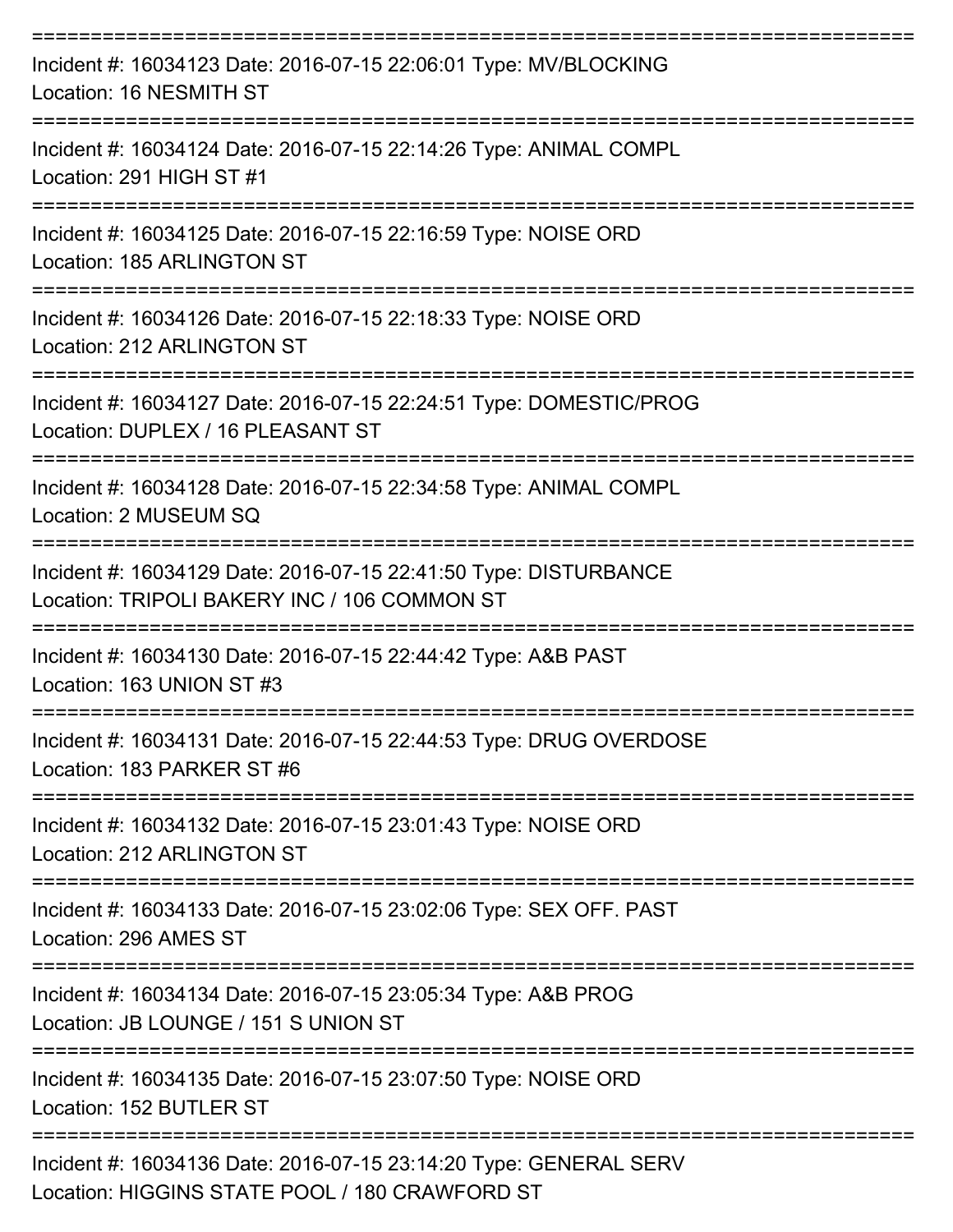| Incident #: 16034137 Date: 2016-07-15 23:16:49 Type: DISORDERLY<br>Location: SUBWAY / 137 ESSEX ST                          |
|-----------------------------------------------------------------------------------------------------------------------------|
| Incident #: 16034138 Date: 2016-07-15 23:19:05 Type: UNWANTEDGUEST<br>Location: SEVEN ELEVEN / 370 BROADWAY                 |
| Incident #: 16034139 Date: 2016-07-15 23:25:18 Type: NOISE ORD<br>Location: 300 ANDOVER ST                                  |
| Incident #: 16034140 Date: 2016-07-15 23:25:49 Type: DISTURBANCE<br>Location: 212 ARLINGTON ST                              |
| Incident #: 16034141 Date: 2016-07-15 23:28:30 Type: NOISE ORD<br>Location: E HAVERHILL ST & FERRY ST                       |
| Incident #: 16034142 Date: 2016-07-15 23:33:22 Type: M/V STOP<br>Location: BRADFORD ST & HAMPSHIRE ST                       |
| Incident #: 16034143 Date: 2016-07-15 23:34:20 Type: M/V STOP<br>Location: KINGSTON ST & S BROADWAY<br>==================== |
| Incident #: 16034144 Date: 2016-07-15 23:35:16 Type: MEDIC SUPPORT<br>Location: CLADDAGH PUB / 399 CANAL ST                 |
| Incident #: 16034146 Date: 2016-07-15 23:37:11 Type: M/V STOP<br>Location: FRANKLIN ST & HAVERHILL ST                       |
| Incident #: 16034145 Date: 2016-07-15 23:37:20 Type: NOISE ORD<br>Location: 101 MARBLE AV                                   |
| Incident #: 16034147 Date: 2016-07-15 23:40:23 Type: M/V STOP<br>Location: HAMPSHIRE ST & LOWELL ST                         |
| Incident #: 16034148 Date: 2016-07-15 23:40:45 Type: NOISE ORD<br>Location: 4 WEDGEWOOD RD                                  |
| Incident #: 16034149 Date: 2016-07-15 23:44:25 Type: M/V STOP<br>Location: FRANKLIN ST & LOWELL ST                          |
| Incident #: 16034150 Date: 2016-07-15 23:49:53 Type: NOISE ORD<br>Location: FARNHAM ST & FOSTER ST                          |